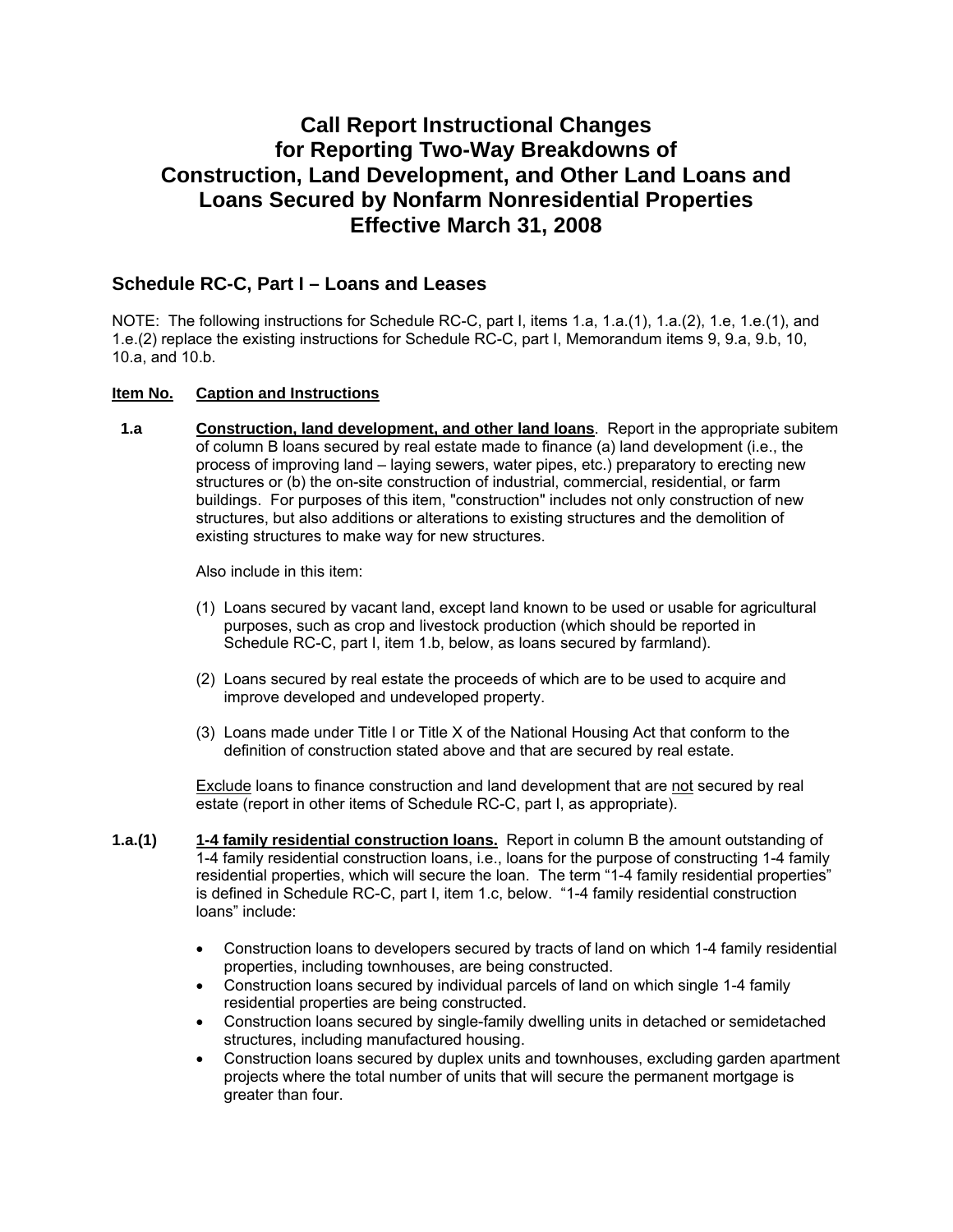# **Schedule RC-C, Part I – Loans and Leases (cont.)**

#### **Item No. Caption and Instructions**

- 
- **1.a.(1)** Combination land and construction loans on 1-4 family residential properties, regardless (cont.) of the current stage of construction or development.
	- Combination construction-permanent loans on 1-4 family residential properties until construction is completed or principal amortization payments begin, whichever comes first.
	- Bridge loans to developers on 1-4 family residential properties where the buyer will not assume the same loan, even if construction is completed or principal amortization payments have begun.
- **1.a.(2) Other construction loans and all land development and other land loans.** Report in column B the amount outstanding of all construction loans for purposes other than constructing 1-4 family residential properties, all land development loans, and all other land loans. Include loans for the development of building lots and loans secured by vacant land, unless the same loan finances the construction of 1-4 family residential properties on the property.

\* \* \* \* \* \*

**1.e Secured by nonfarm nonresidential properties**. Report in the appropriate subitem of column B loans secured by real estate as evidenced by mortgages or other liens on nonfarm nonresidential properties, including business and industrial properties, hotels, motels, churches, hospitals, educational and charitable institutions, dormitories, clubs, lodges, association buildings, "homes" for aged persons and orphans, golf courses, recreational facilities, and similar properties.

> Exclude loans for nonfarm nonresidential property construction and land development purposes (report in Schedule RC-C, part I, item 1.a).

For purposes of reporting loans in Schedule RC-C, part I, items 1.e.(1) and 1.e.(2), below, the determination as to whether a nonfarm nonresidential property is considered "owneroccupied" should be made upon acquisition (origination or purchase) of the loan. However, for purposes of determining whether existing nonfarm nonresidential real estate loans should be reported as "owner-occupied" when a bank must first begin reporting such loans as of March 3[1](#page-1-0), 2007 (or March 31, 2008),<sup>1</sup> the bank may consider the source of repayment either when the loan was acquired or based on the most recent available information. Once a bank determines whether a loan should be reported as "owner-occupied" or not, this determination need not be reviewed thereafter.

<span id="page-1-0"></span> $\overline{a}$ 1 Reporting nonfarm nonresidential real estate loans as loans secured by "owner-occupied" properties or by other properties, as appropriate, takes effect:

<sup>•</sup> March 31, 2007, for (1) all banks with \$300 million or more in total assets as of December 31, 2005, or with foreign offices, and (2) banks with less than \$300 million in total assets as of December 31, 2005, and domestic offices only whose total construction, multifamily, and nonfarm nonresidential real estate loans (Schedule RC-C, part I, sum of items 1.a, 1.d, and 1.e) as of December 31, 2005, was greater than 150 percent of total equity capital (Schedule RC, item 28) as of December 31, 2005; and

<sup>•</sup> March 31, 2008, for banks with less than \$300 million in total assets as of December 31, 2005, and domestic offices only that do not meet this percentage test.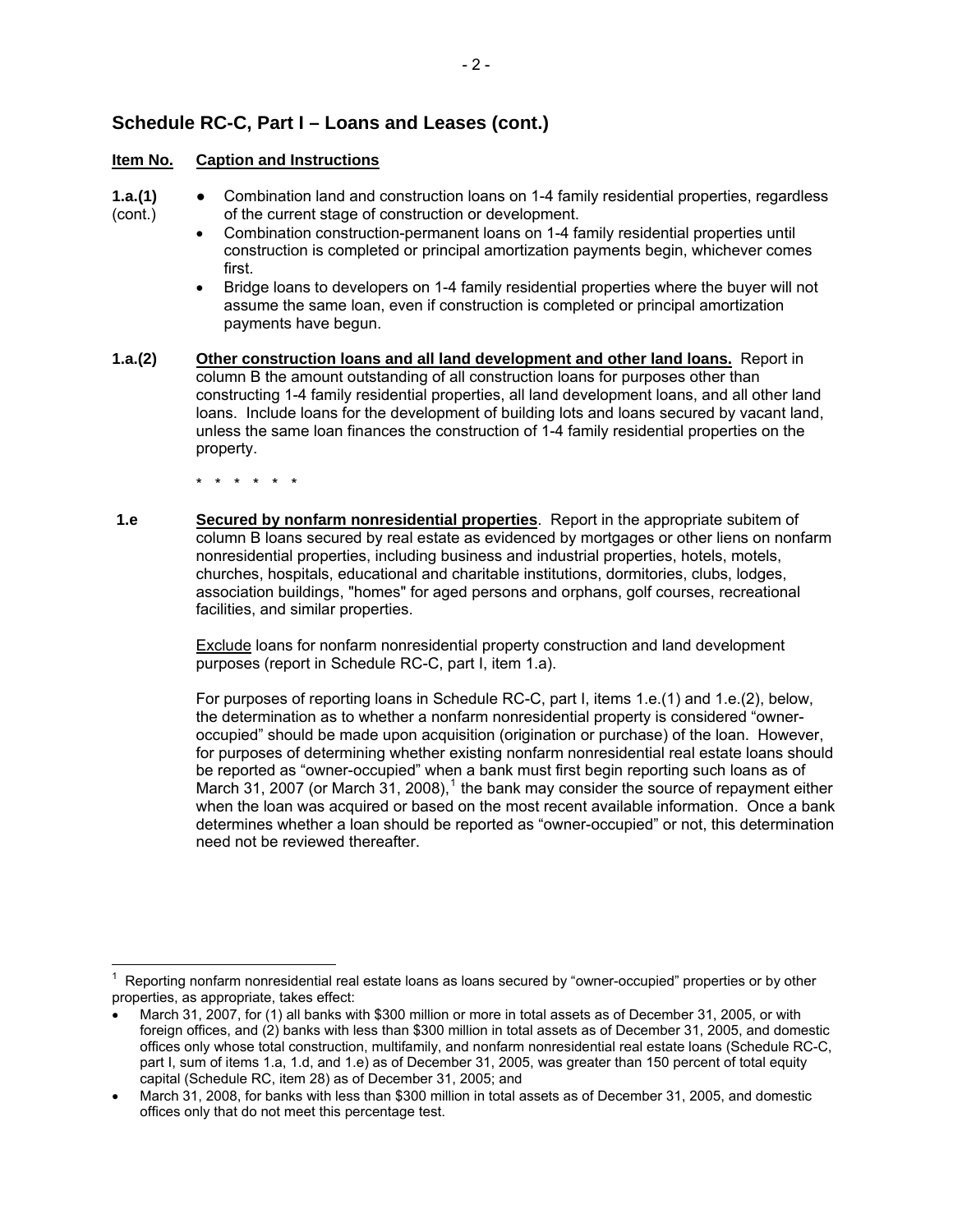# **Schedule RC-C, Part I – Loans and Leases (cont.)**

#### **Item No. Caption and Instructions**

**1.e.(1) Loans secured by owner-occupied nonfarm nonresidential properties.** Report in column B the amount of loans secured by owner-occupied nonfarm nonresidential properties.

> "Loans secured by owner-occupied nonfarm nonresidential properties" are those nonfarm nonresidential property loans for which the primary source of repayment is the cash flow from the ongoing operations and activities conducted by the party, or an affiliate of the party, who owns the property. Thus, for loans secured by owner-occupied nonfarm nonresidential properties, the primary source of repayment is not derived from third party, nonaffiliated, rental income associated with the property (i.e., any such rental income is less than 50 percent of the source of repayment) or the proceeds of the sale, refinancing, or permanent financing of the property. Include loans secured by hospitals, golf courses, recreational facilities, and car washes unless the property is owned by an investor who leases the property to the operator who, in turn, is not related to or affiliated with the investor (in which case, the loan should be reported in Schedule RC-C, part I, item 1.e.(2), below). Also include loans secured by churches unless the property is owned by an investor who leases the property to the congregation (in which case, the loan should be reported in Schedule RC-C, part I, item 1.e.(2), below).

**1.e.(2) Loans secured by other nonfarm nonresidential properties.** Report in column B the amount of nonfarm nonresidential real estate loans that are not secured by owner-occupied nonfarm nonresidential properties.

> "Loans secured by other nonfarm nonresidential properties" are those nonfarm nonresidential property loans where the primary source of repayment is derived from rental income associated with the property (i.e., loans for which 50 percent or more of the source of repayment comes from third party, nonaffiliated, rental income) or the proceeds of the sale, refinancing, or permanent financing of the property. Include loans secured by hotels, motels, dormitories, nursing homes, assisted-living facilities, mini-storage warehouse facilities, and similar properties in this item as loans secured by other nonfarm nonresidential properties.

# **Schedule RC-L – Derivatives and Off-Balance Sheet Items**

NOTE: The following revised instructions for Schedule RC-L, items 1.c.(1), 1.c.(1)(a), and 1.c.(1)(b) replace the existing instructions for these items.

### **Item No. Caption and Instructions**

**1.c.(1) Commitments to fund commercial real estate, construction, and land development loans secured by real estate.** Report in the appropriate subitem the unused portions of commitments to extend credit for the specific purpose of financing commercial and multifamily residential properties (e.g., business and industrial properties, hotels, motels, churches, hospitals, and apartment buildings), provided that such commitments, when funded, would be reportable as either loans secured by multifamily residential properties in Schedule RC-C, part I, item 1.d, or loans secured by nonfarm nonresidential properties in Schedule RC-C, part I, item 1.e.

> Also include the unused portions of commitments to extend credit for the specific purpose of financing (a) land development (i.e., the process of improving land – laying sewers, water pipes, etc.) preparatory to erecting new structures or (b) the on-site construction of industrial, commercial, residential, or farm buildings, provided that such commitments, when funded,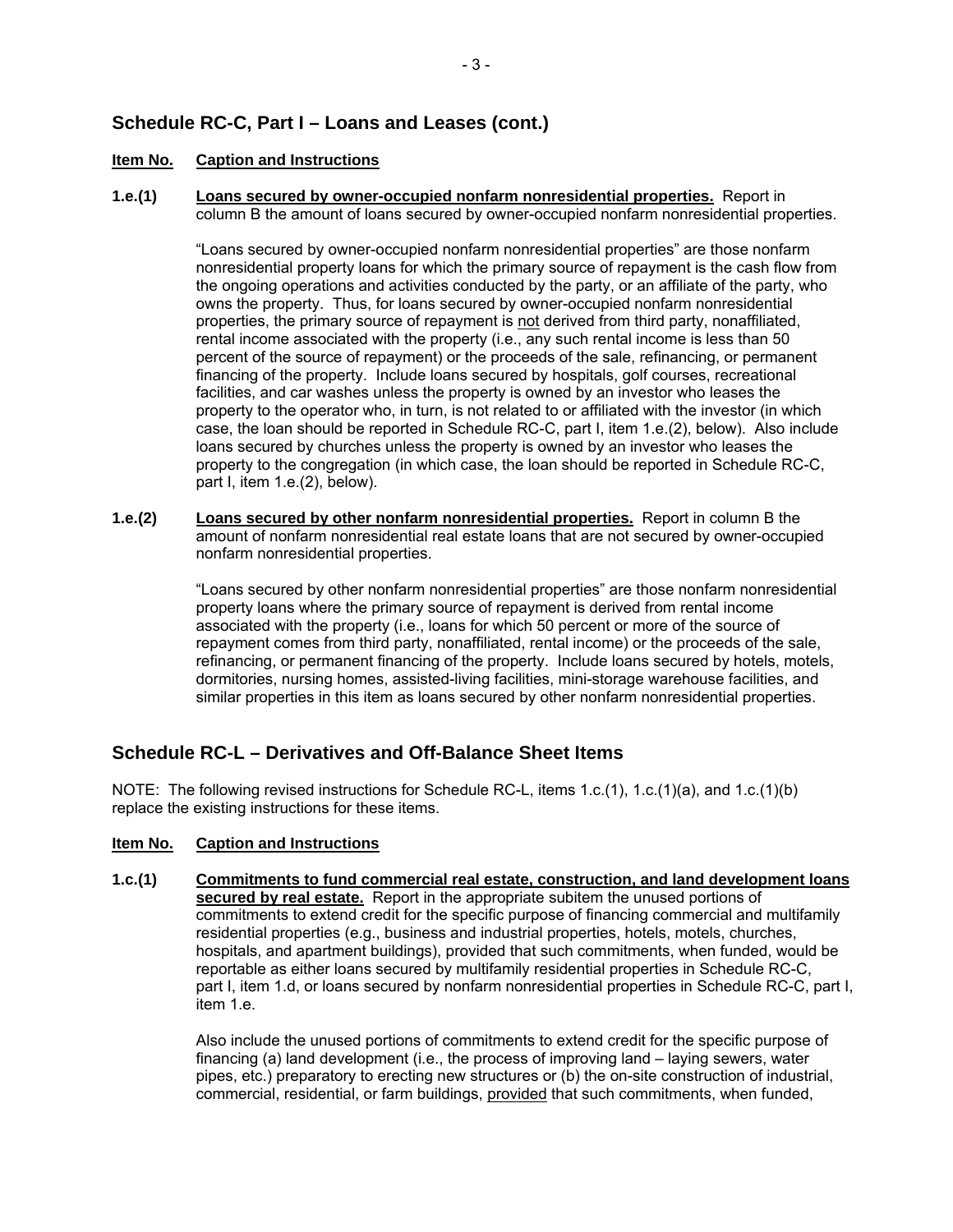# **Schedule RC-L – Derivatives and Off-Balance Sheet Items (cont.)**

### **Item No. Caption and Instructions**

- **1.c.(1)** would be reportable as loans secured by real estate in Schedule RC-C, part I, item 1.a,
- (cont.) "Construction, land development, and other land loans." For purposes of this item, "construction" includes not only construction of new structures, but also additions or alterations to existing structures and the demolition of existing structures to make way for new structures. Also include in this item loan proceeds the bank is obligated to advance as construction progress payments.

 Do not include general lines of credit that a borrower, at its option, may draw down to finance construction and land development (report in Schedule RC-L, item 1.c.(2) or item 1.e, below, as appropriate).

- **1.c.(1)(a) 1-4 family residential construction loan commitments.** Report the unused portions of commitments to extend credit for the specific purpose of constructing 1-4 family residential properties, provided that such commitments, when funded, would be reportable as loans secured by real estate in Schedule RC-C, part I, item 1.a.(1), "1-4 family residential construction loans."
- **1.c.(1)(b) Commercial real estate, other construction loan, and land development loan commitments.** Report the unused portions of all other commitments to fund commercial real estate, construction, and land development loans secured by real estate (as defined for Schedule RC-L, item 1.c.(1)) other than commitments to fund 1-4 family residential construction (as defined for Schedule RC-L, item 1.c.(1)(a)).

### **Schedule RC-N – Past Due and Nonaccrual Loans, Leases, and Other Assets**

NOTE: The following instructions for Schedule RC-N, items 1.a, 1.a.(1), 1.a.(2), 1.e, 1.e.(1), and 1.e.(2) replace the existing instructions for Schedule RC-N, Memorandum items 9, 9.a, 9.b, 10, 10.a, and 10.b.

#### **Item No. Caption and Instructions**

- **1.a Construction, land development, and other land loans (in domestic offices)**. Report in the appropriate subitem and column the amount of all construction, land development, and other land loans (in domestic offices) included in Schedule RC-C, part I, item 1.a, column B, that are past due 30 days or more or are in nonaccrual status as of the report date.
- **1.a.(1) 1-4 family residential construction loans.** Report in the appropriate column the amount of all 1-4 family residential construction loans (in domestic offices) included in Schedule RC-C, part I, item 1.a.(1), column B, that are past due 30 days or more or are in nonaccrual status as of the report date.
- **1.a.(2) Other construction loans and all land development and other land loans.** Report in the appropriate column the amount of all other construction loans and all land development and other land loans (in domestic offices) included in Schedule RC-C, part I, item 1.a.(2), column B, that are past due 30 days or more or are in nonaccrual status as of the report date.

\* \* \* \* \* \*